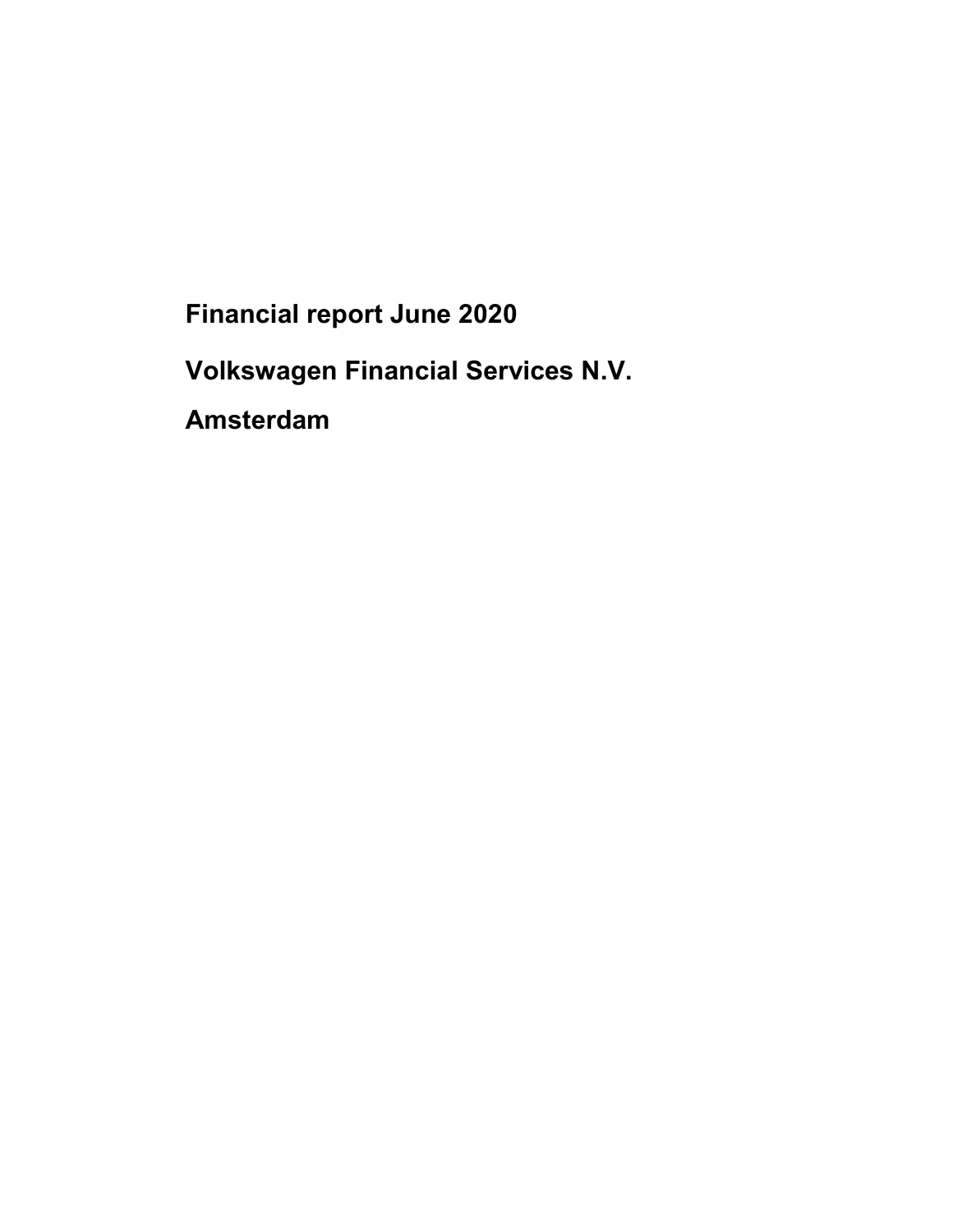# Management report

Volkswagen Financial Services N.V. ('FSNV' or 'the company'), founded in 1983, is one of the funding vehicles of Volkswagen Financial Services AG, Brunswick ('FSAG') and its subsidiaries. FSNV raises funds from the capital markets by issuing notes and lends the proceeds on to Group and Joint Venture companies.

Basis for the issuing activities are the Debt Issuance Programme that adheres to the European Prospectus Directive and that was increased in March from  $\epsilon$  25 billion to  $\epsilon$  35 billion and a € 5 billion Multi Currency Commercial Paper Programme. All issues are guaranteed by the parent company FSAG. As per 30.6.2020 according to Moody`s, FSAG`s rating is set to P-2 (short term) and A3 (long term) with a negative outlook. Standard & Poor`s assessed FSAG`s creditworthiness as A-2 (short term) and BBB+ (long term) with a negative outlook.

Besides these programmes FSNV can utilize several uncommitted revolving credit facilities with international banks. This grants more flexibility in providing the FSAG group with small volumes and/or frequent tranches of funds if required.

In the first six months of 2020 the company placed under the DIP programme 5 issues with a total € equivalent of 1,079 million. The proceeds of these issues have been granted to the FSAG Group companies. No new issues were placed under the CP Programme.

The company redeemed DIP issues with a total  $\epsilon$  equivalent of 646 million and CP issues with a total  $\epsilon$  equivalent of 20 million.

The financing activities are carried out in different currencies and interest terms. To avoid currency and interest risks, the company concludes interest- and currency swaps. The main business risks of FSNV are interest rate risk, currency risk, liquidity risk and credit risk. The Supervisory Board has set limits to restrict those risks. FSNV uses adequate tools to assess and to monitor them.

European Union regulations transformed into Dutch Law require the presentation of half year balance sheet figures in comparison to year-end figures of the previous year. Income statement figures compare the half year result with the corresponding half year result of the previous year

Net interest income in the first half of 2020 was  $\epsilon$  7.1 million compared to  $\epsilon$  8.0 million in the first half of 2019. Result after taxes added up to  $\epsilon$  4.7 million in the first six months of 2018 (2018: € 5.4 million)

For the whole year 2020 we expect a continuation of the first six months' level with regard to FSNV´s business volume. Net interest income and result after taxes are expected to be lower than the 2019 figures.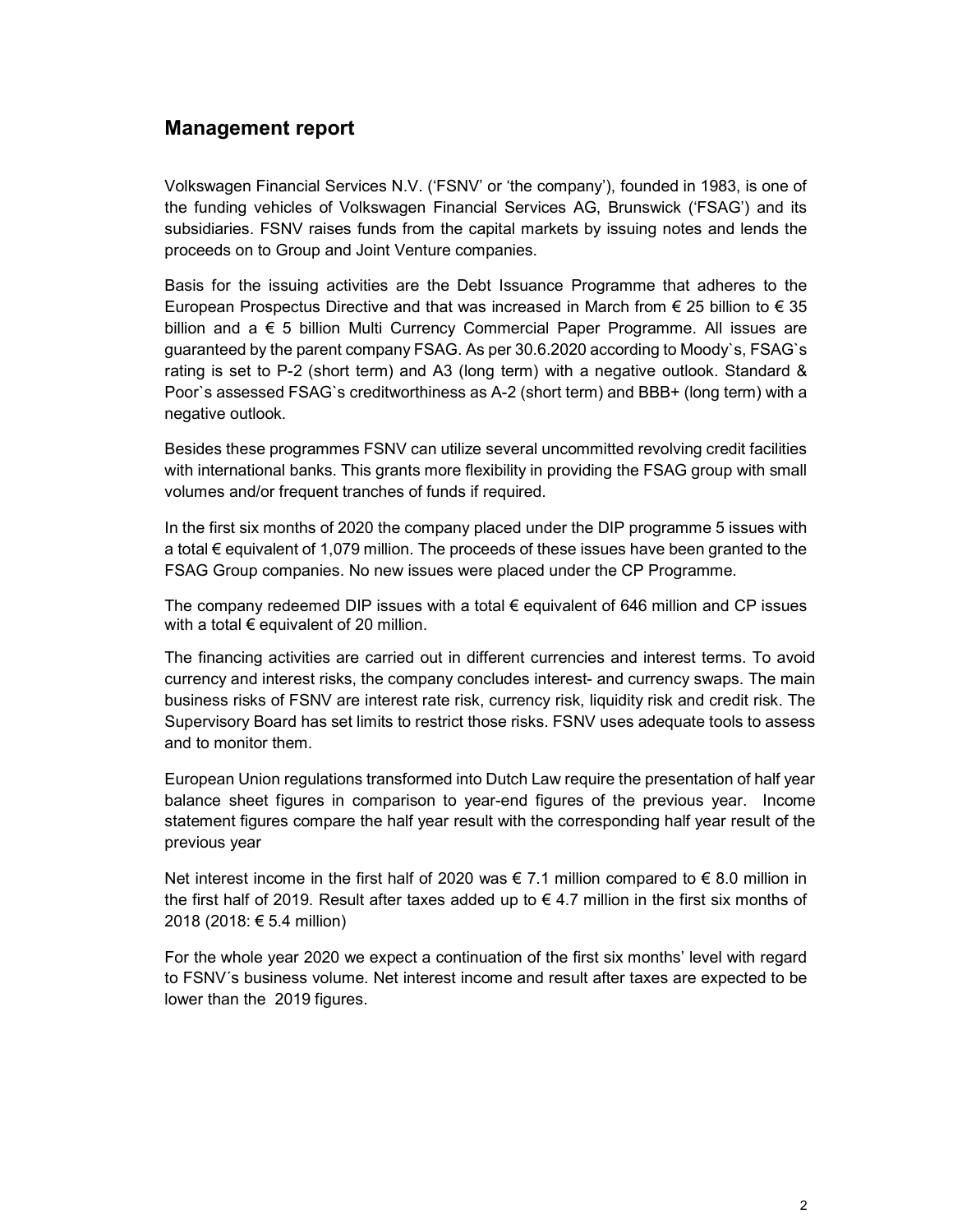In September 2015, the California Air Resources Board (CARB) and the US Environmental Protection Agency (EPA) publicly announced that irregularities in relation to nitrogen oxide emissions had been discovered in emissions tests on certain vehicles with Volkswagen Group diesel engines, resulting in violations of US environmental laws. On 22nd September 2015, the Volkswagen Group announced that around 11 million vehicles worldwide with type EA189 diesel engines were affected.

Depending on the different emissions regulations in the various countries, Volkswagen has rectified the diesel engine software, applied technical measures, compensated owners for reduced residual values or bought back affected cars.

The majority of FSNV's borrowers have either financed cars with affected diesel engines or had them in their lease car inventory. However, investors and the financial markets assess the risks FSNV is exposed to on the background of the guarantee by FSAG, since investors have full recourse to FSAG. FSNV management has also assessed the impact of the "diesel emission issue" on the borrowers of FSNV by analysing in detail the financial situation of the borrowers as well as budget forecasts and concluded that FSNV is not exposed to higher credit risk.

The Management Board declares that to the best of their knowledge:

- 1. the financial statements for the first half year of 2020 give a true and fair view of the assets, the liabilities, the financial position and the results of the company; and
- 2. the management report gives a true and fair view of the company's situation as at the balance sheet date, the events that occurred during the first half year and the risks to which the company is exposed.

Amsterdam, 28 July 2020

Original has been signed by

Thomas Fries, Managing Director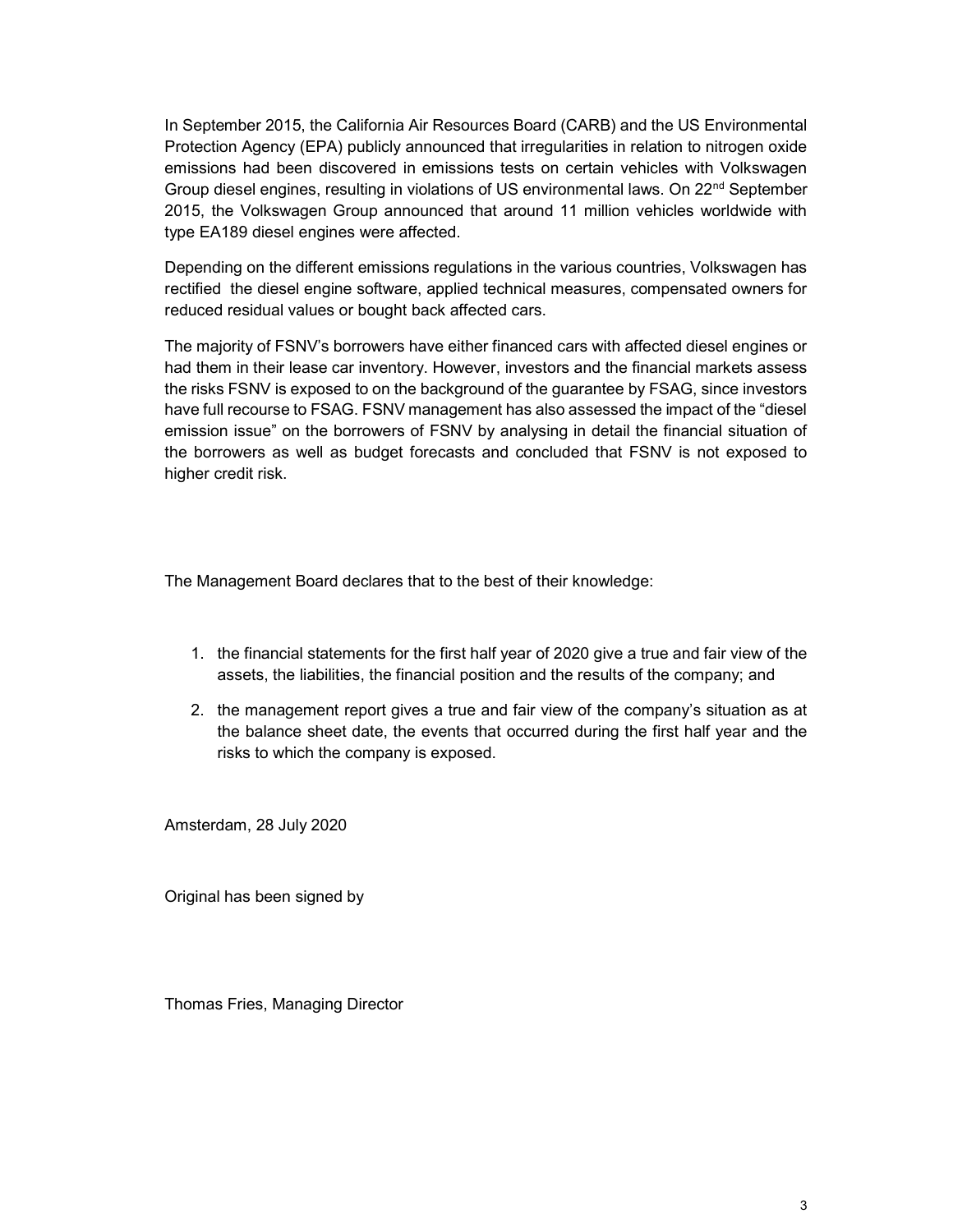# Balance sheet as at 30 June 2020

## (unaudited)

|                                                                             | 30 June 2020            |                | 31 December 2019        |                |
|-----------------------------------------------------------------------------|-------------------------|----------------|-------------------------|----------------|
| Assets                                                                      | <b>EUR'000</b>          | <b>EUR'000</b> | <b>EUR'000</b>          | <b>EUR'000</b> |
| <b>Fixed assets</b>                                                         |                         |                |                         |                |
| Financial fixed assets:<br>Shares in participations                         |                         |                |                         |                |
| Loans to Volkswagen group<br>Companies                                      | 4,944,092               |                | 5,743,490               |                |
| Loans to joint ventures of the<br>Volkswagen group                          | 229,019                 |                | 244,954                 |                |
| <b>Total fixed assets</b>                                                   |                         | 5,173,111      |                         | 5,988,444      |
| <b>Current assets</b><br>Receivables due from<br>Volkswagen group companies | 2,098,233               |                | 1,330,444               |                |
| Receivables due from joint<br>ventures of the Volkswagen<br>group           | 420,153                 |                | 276,225                 |                |
| Loans to external parties<br>Other assets<br>Prepaid and deferred charges   | 500<br>36,726<br>17,264 |                | 500<br>42,972<br>14,592 |                |
| <b>Total current assets</b>                                                 |                         | 2,572,876      |                         | 1,664,733      |
| Cash at banks and in hand                                                   |                         | 6,328          |                         | 3,691          |
| <b>Total assets</b>                                                         |                         | 7,752,315      |                         | 7,656,868      |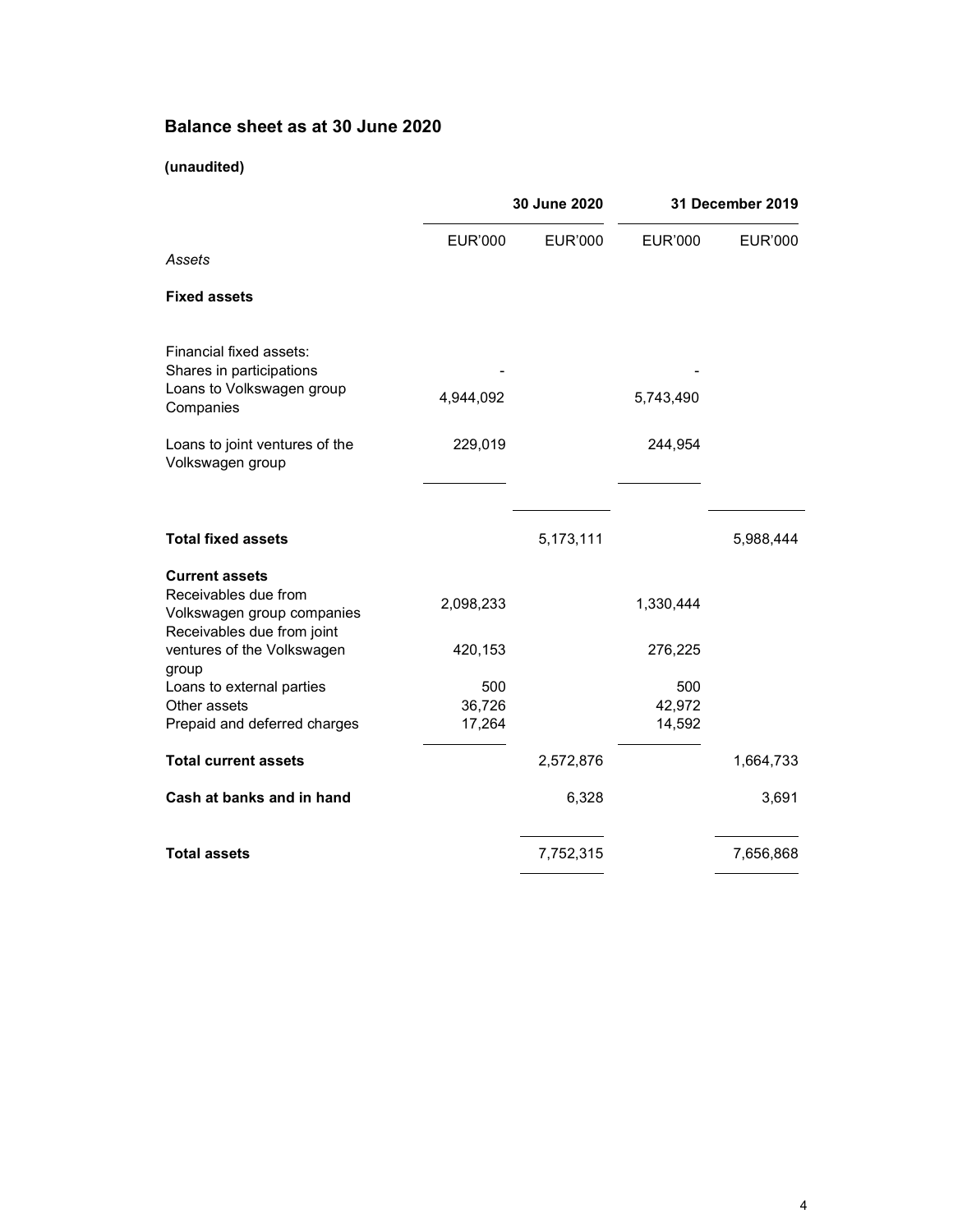## (unaudited)

|                                                                                                                                                         | 30 June 2020                            |                | 31 December 2019                                |           |
|---------------------------------------------------------------------------------------------------------------------------------------------------------|-----------------------------------------|----------------|-------------------------------------------------|-----------|
| Shareholder's equity and<br>liabilities                                                                                                                 | <b>EUR'000</b>                          | <b>EUR'000</b> | <b>EUR'000</b>                                  | EUR'000   |
| <b>Shareholder's equity</b><br>Share capital<br>Share premium reserve<br>Retained earnings<br><b>Current earnings</b>                                   | 454<br>1,115,000<br>149,779<br>4,674    |                | 454<br>1,115,000<br>149,779                     |           |
| Total shareholder's equity                                                                                                                              |                                         | 1,269,907      |                                                 | 1,265,233 |
| Long-term liabilities<br><b>Bonds</b><br>Liabilities to Volkswagen group<br>companies                                                                   | 4,955,452<br>300,000                    |                | 4,996,578<br>397,000                            |           |
| <b>Total long-term liabilities</b>                                                                                                                      |                                         | 5,255,452      |                                                 | 5,393,578 |
| <b>Current liabilities</b><br><b>Bonds</b><br>Liabilities to Volkswagen group<br>companies<br>Commercial papers<br>Other liabilities<br>Deferred income | 1,055,116<br>98,086<br>59,850<br>13,904 |                | 857,969<br>45,625<br>20,012<br>59,909<br>14,542 |           |
| <b>Total current liabilities</b>                                                                                                                        |                                         | 1,226,956      |                                                 | 998,057   |
| Total shareholder's equity<br>and liabilities                                                                                                           |                                         | 7,752,315      |                                                 | 7,656,868 |